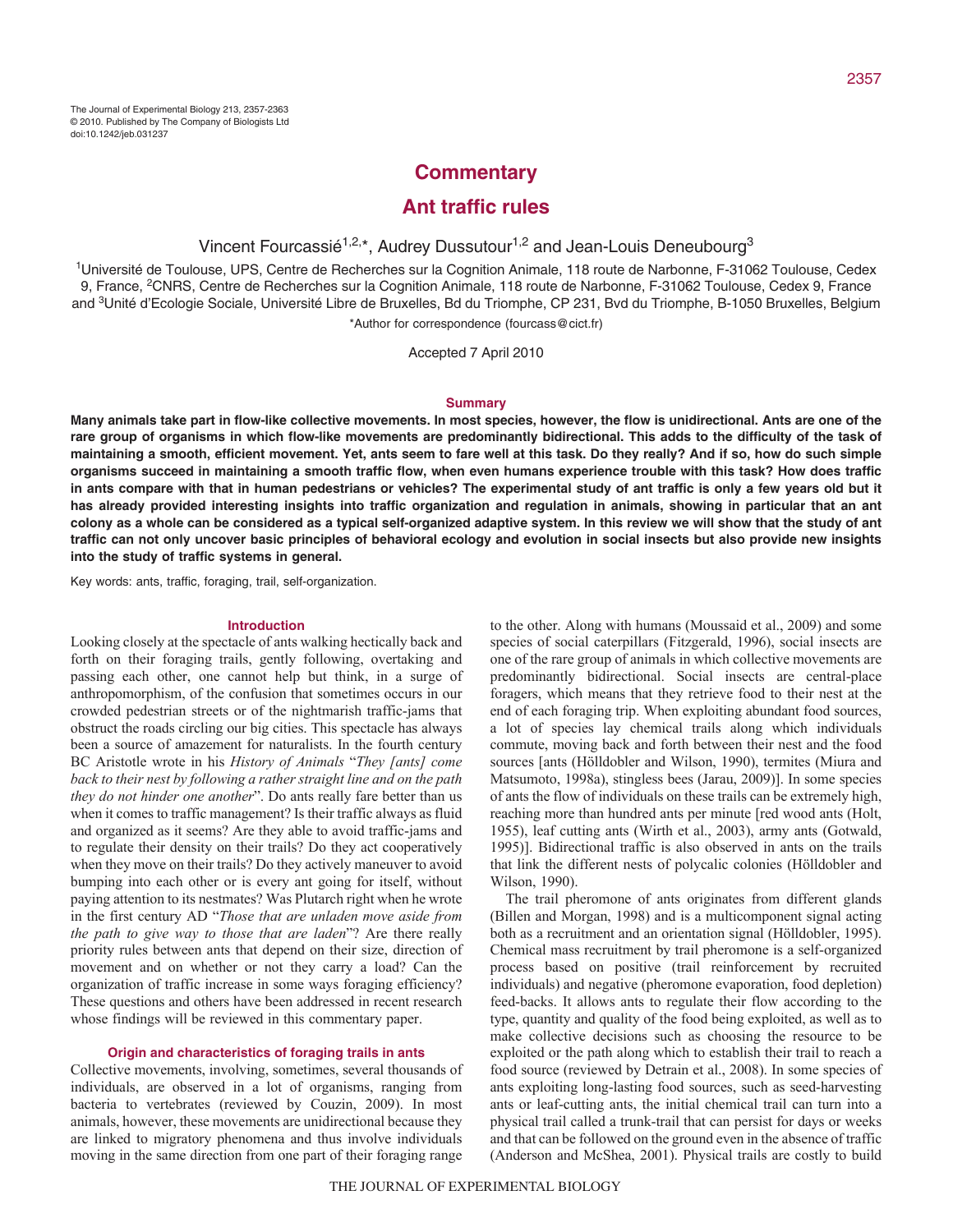## 2358 V. Fourcassié, A. Dussutour and J.-L. Deneubourg

and maintain since they are actively cleared of vegetation and obstacles by ants (Howard, 2001). They offer a smooth surface to the ants, which facilitates load transport and increases the rate of locomotion (Holt, 1955). In some species they can be progressively buried into the ground or covered by galleries to offer protection from predators or adverse weather conditions (Kenne and Dejean, 1999).

#### **Basic traffic theory and what they imply for ant traffic**

The problem faced by ants in managing their traffic on foraging trails is the same as that faced by road engineers: since trails are costly to build and maintain for the colony, they should be used optimally (Burd et al., 2002). Optimality is ensured if ants are able to maintain their flow close to the capacity of the trail, i.e. the maximum value of the flow allowed by its width (Fig. 1). This corresponds ultimately to maximizing the rate of food delivery to the nest (Burd et al., 2002; Burd, 2006). If ants behave optimally they should adjust the width of their trails so that this capacity is close to the maximum flow of forager arrival allowed into the nest, which in the end is constrained by the diameter of the nest entrances. If the intensity of traffic accommodated by the trail is too high, food caches, consisting of an accumulation of resource material, are sometimes created in front of the nest entrances (Hart and Ratnieks, 2000). Since the flow is calculated as the product of ant speed and density, there is an optimal value for the density of ants on the trail to achieve maximum capacity (Fig. 1); the flow decreases below this value because of the decrease of ant density, and it decreases in the same way above this value because of the decrease of ant speed due to a high rate of time-consuming head-on collisions (Burd and Aranwela, 2003; Dussutour et al., 2005b). Ants could reduce this rate and maintain the same flow by enlarging their trails. However, this has several costs for the colony. First, it has a cost of manufacture, especially when foraging trails continue inside underground galleries as is the case for some leaf-cutting ant species. Besides, the presence of large physical obstacles along ant trails often impedes their enlargement. Second, it has a cost for the orientation of the ants. In fact, since trail pheromone is as much a recruitment as an orientation signal, enlarging the trail will do no good because it will decrease the density of pheromone spots deposited on the substrate and thus increase the risk of ants losing their way. Finally, it has a cost a cost in terms of foraging efficiency because it will reduce the rate of physical contacts between ants which are known to play an important role in information transfer and ultimately on the foraging efficiency of the colony (see below).

### **Spatial and temporal traffic organization on ant foraging trails**

The rate of collisions at high density can be reduced, and the capacity of the trail increased, if there is some kind of traffic organization on the trails. As in vehicle traffic, traffic organization in ants can take two different forms: the traffic can be organized either on a spatial or on a temporal basis.

A spatial organization of traffic is observed when some degree of lane segregation occurs, i.e. when the flows of inbound and outbound ants are not completely intermingled. Of course, the amount of lane segregation observed on ant trails is never as high as on our highways. However, it is sufficient to reduce the rate of head-on collisions between ants and thus to increase the capacity of their trails. A clear lane segregation is observed in the raiding columns of the species of the army ant *Eciton burchelli*: inbound laden ants occupy the central part of the column whereas outbound ones move on both of its flanks (Couzin and Franks, 2002)



Fig. 1. Fundamental diagrams of traffic theory showing (A) the relationship between the speed and the density of moving particles and (B) the relationship between the flow and the density of moving particles.

(Fig.2A). An individual-based model shows that this three-lane structure is generated by an asymmetry of turning rates during the avoidance maneuvers between outbound and inbound ants: inbound ants deviate less from their initial direction than outbound ants. The model further shows that this organization allows the maintenance of the flow of ants on the trail close to its capacity. Interestingly, a similar organization is observed on the foraging columns of the open-air foraging Nasute termites of the genera *Hospitalitermes* (Miura and Matsumoto, 1998a), *Longipeditermes* and *Lacessititermes* (Miura and Mastsumoto, 1998b): returning workers travel in the central lane of the column and are flanked on both sides by a lane of outgoing workers. Moreover, in these termites as in the army ant *Dorylus nigricans* (Gotwald, 1995), the foraging column is protected on both sides by a caste of specialized workers called soldiers that stand still, perpendicularly, at some distance from the column and that possess particular morphological structures (large mandibles for army ant soldiers and a gland containing noxious liquid in the cephalic capsule for Nasute soldiers) to defend themselves against predators.

Why a three-lane and not a two-lane organization as on our highways? Such an organization would indeed decrease the probability of head-on encounters and thus increase traffic flow. As noted by Couzin and Franks (Couzin and Franks, 2002), however, a two-lane organization would probably be less stable than a threelane one. In fact, any asymmetry in the frequency or intensity of trail pheromone deposition between inbound and outbound workers would lead ants from the lane where the pheromone is less concentrated to drift towards the lane where the pheromone is more concentrated, which will force ants traveling on this lane to move further aside and thus lead to a progressive shift in the trail position. Such an asymmetry in trail pheromone deposition has been reported in several species of ants [*Lasius niger* (Mailleux et al., 2005), *Monomorium pharaonis* (Jackson and Chaline, 2007)]. Moreover, the three-lane organization observed makes sense from a functional point of view as it protects the most valuable workers of the colony, i.e. the workers loaded with food. Since they are flanked on both sides by a lane of outbound workers, these workers have less risk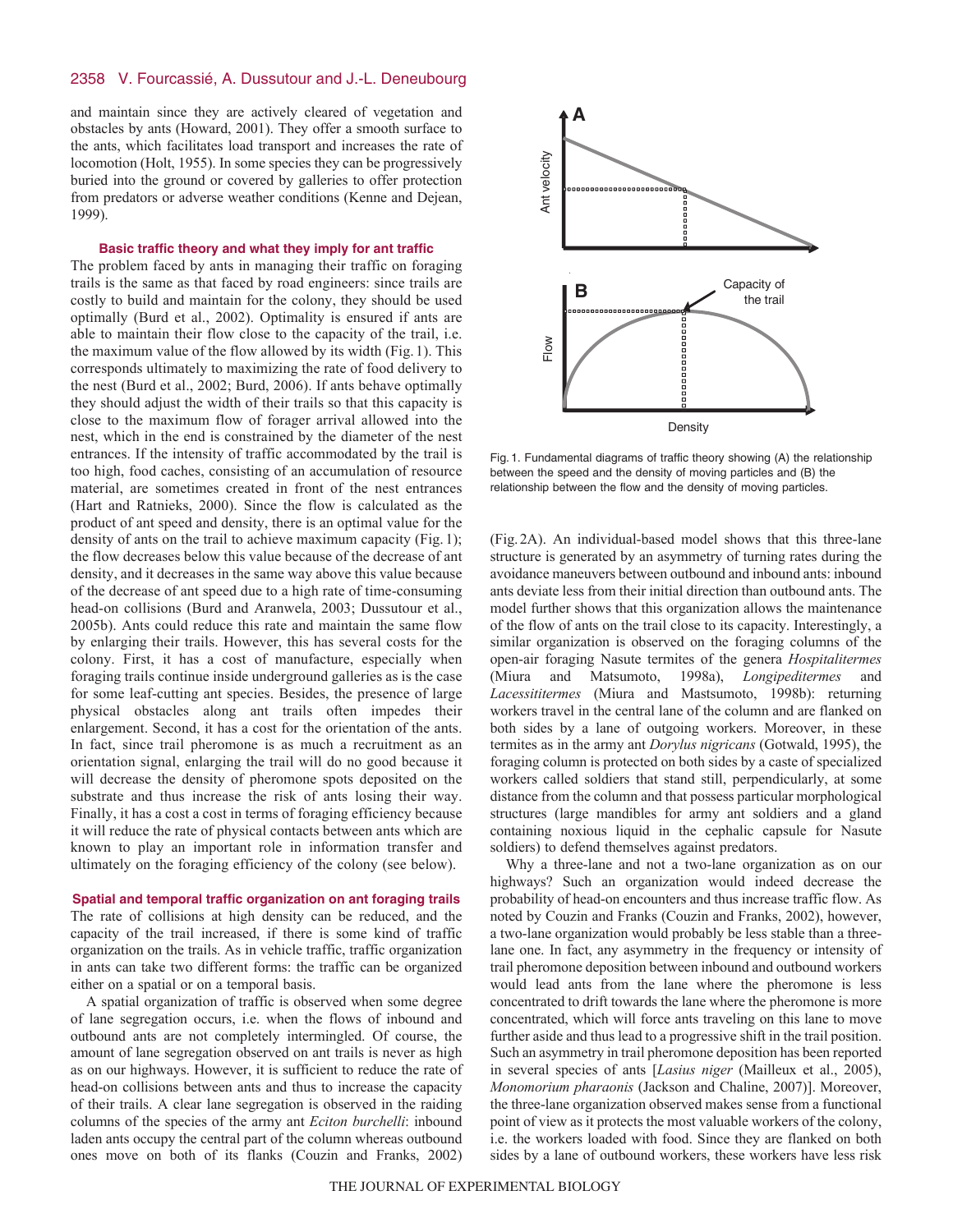

Fig. 2. Schematic drawings showing the spatial organization of traffic in (A) the army ant Eciton burchelli (B) the leaf-cutting ant Atta colombica.

of straying from the foraging column and they are also protected from predation or food robbing.

Some degree of lane segregation has also been observed by Dussutour (Dussutour, 2004) in the leaf-cutting ant *Atta columbica* when traveling in the laboratory on a 50mm-wide bridge installed between their nest and a box containing leaf material (Fig.2B). Of the 15% inbound ants that returned to the nest with a leaf fragment, 94% traveled on the central part of the bridge. Unladen inbound ants on the other hand tended to travel mostly on both sides of the bridge. As for outbound ants, 67% of them traveled on the central part of the bridge and, irrespective of their size, they gave way to inbound laden ants in 80% of the head-on encounters. The same priority rule has been observed by Burd et al. (Burd et al., 2002) in another leaf-cutting ant, the species *Atta cephalotes*, and by Holt (Holt, 1955) in the red wood ant *Formica rufa*. As in army ants this behavior can probably be explained by the fact that laden returning ants are less mobile and have less maneuverability than unladen outbound ants (Zollikofer, 1994); they are thus slower and have more difficulties in deviating from their initial direction.

*A. colombica* is a highly polymorphic species and, using the same 50mm-wide bridge, Dussutour (Dussutour, 2004) observed that the location of the workers on the bridge also depended on their size. Independent of their travel direction, *minor* workers (<2.5mm in length) walk mostly on the central part of the bridge. Because of their size these workers generally do not deviate or deviate just a little from their initial direction after making a frontal encounter. *Minor* workers may also be less sensitive to the trail pheromone and they may keep to the central part of the trail where the density of pheromone spots is probably higher (Kleineidam et al., 2007). *Submedia* (2.5–4.0mm) and *media* (4.0–5.5mm) workers, by contrast, walk mostly on the central part of the bridge in their outbound trip and they are given way to by unladen returning ants of the same size. When returning unladen to their nest, however, they walk mostly on both sides of the bridge and they give way to outbound ants. This asymmetry in priority rules as a function of travel direction could be explained by the fact that outbound ants could be more motivated than inbound unladen ants to reach the end of the trail or, alternatively, by the fact that outbound ants rely more heavily on the pheromone trail than inbound ants and thus avoid straying from the foraging column. *Major* workers (5.5–7.0mm) walk equally on the central part or on both sides of the bridge in their outbound trip but show a clear preference for walking on the bridge margins in their inbound trip. Irrespective of

### Ant traffic management 2359

their travel direction, they have equal probability of giving way to or being given way by other unladen workers.

The spatial organization of traffic observed in *A. colombica* is much less strict than that observed in the army ant *E. burchelli*, as the outbound and inbound flows of ants are partly intermingled. There may be several explanations to account for this difference. First, this could be explained by the fact that army ant workers are totally or almost totally blind (Gotwald, 1995) and thus almost entirely rely on the chemical trail to orient on their foraging columns. Leaf-cutting ant workers, by contrast, are equipped with compound eyes and can therefore partly rely on visual cues (light, terrestrial landmarks) to orient on foraging trails (Ribeiro et al., 2009). It could therefore be more risky for inbound army ants than for inbound leaf-cutting ant workers to stray from their column. Second, the difference could be due to the slower speed of leaf cutting ants. Independent of temperature, army ants do indeed move much faster than leaf cutting ants. They should thus have a higher inertia and experience more difficulties in deviating from their initial direction. Third, the partial lane segregation observed in *A. colombica* could be due to the fact that the speed difference between unladen and laden workers may be higher in leaf-cutting ants than in army ants. On a wide path, where the probability of making costly head-on collisions with ants coming from the opposite direction is low, leaf-cutting ant workers returning unladen to the nest may thus benefit from overtaking their laden nestmates by traveling on the sides of the foraging column. Finally, a last hypothesis to account for the weak degree of lane segregation observed in leaf-cutting ants could be the importance of physical contacts in these ants: the high rate of head-on collisions observed on the foraging trails of *A. colombica* may promote information transfer and stimulate outbound workers to cut and collect leaf material at the end of the trail, thus contributing to increased foraging efficiency (see below).

While moving on their foraging area ants sometimes face physical constraints that limit the width of their trails and result in bottlenecks. This occurs for example in arboreal ants when they travel on small branches or lianas, or in litter ants when they walk on fallen branches or when they use structural guidelines such as natural cracks, furrows or walls to establish their trails (Dussutour et al., 2005a). Ants may also face bottlenecks at the entrance of their nest or, once inside their nest, within the network of subterranean galleries leading to the chambers where they stock food. In order to avoid traffic-jams that could decrease the rate of food return to the nest, workers of the black garden ant *Lasius niger* organize their flow on a temporal basis with alternating clusters of inbound and outbound ants crossing narrow passageways (Dussutour et al., 2005b). This organization limits the rate of timeconsuming head-on collisions and thus allows ants to maintain the same travel duration as that observed on wider paths. As a consequence, a narrow path can sustain the same flow intensity as a wide path, which saves ants from engaging in the costly work of enlarging their trail to avoid a decrease of the rate of food return to their nest. Close examination of the behavior of individual ants shows that outbound and inbound clusters of ants arise at the level of the bottlenecks and are generated by priority rules. Ants arriving at a bottleneck give way to the ants coming from the narrow part of the trail, leading to an accumulation of ants at the level of the constriction. When the path is free, the waiting ants cross the narrow section of the trail. This occurs in all cases except when an ant is closely following another ant that has just entered the narrow part of the trail, in which case it enters the narrow section of the trail, whether or not another ant is coming from the opposite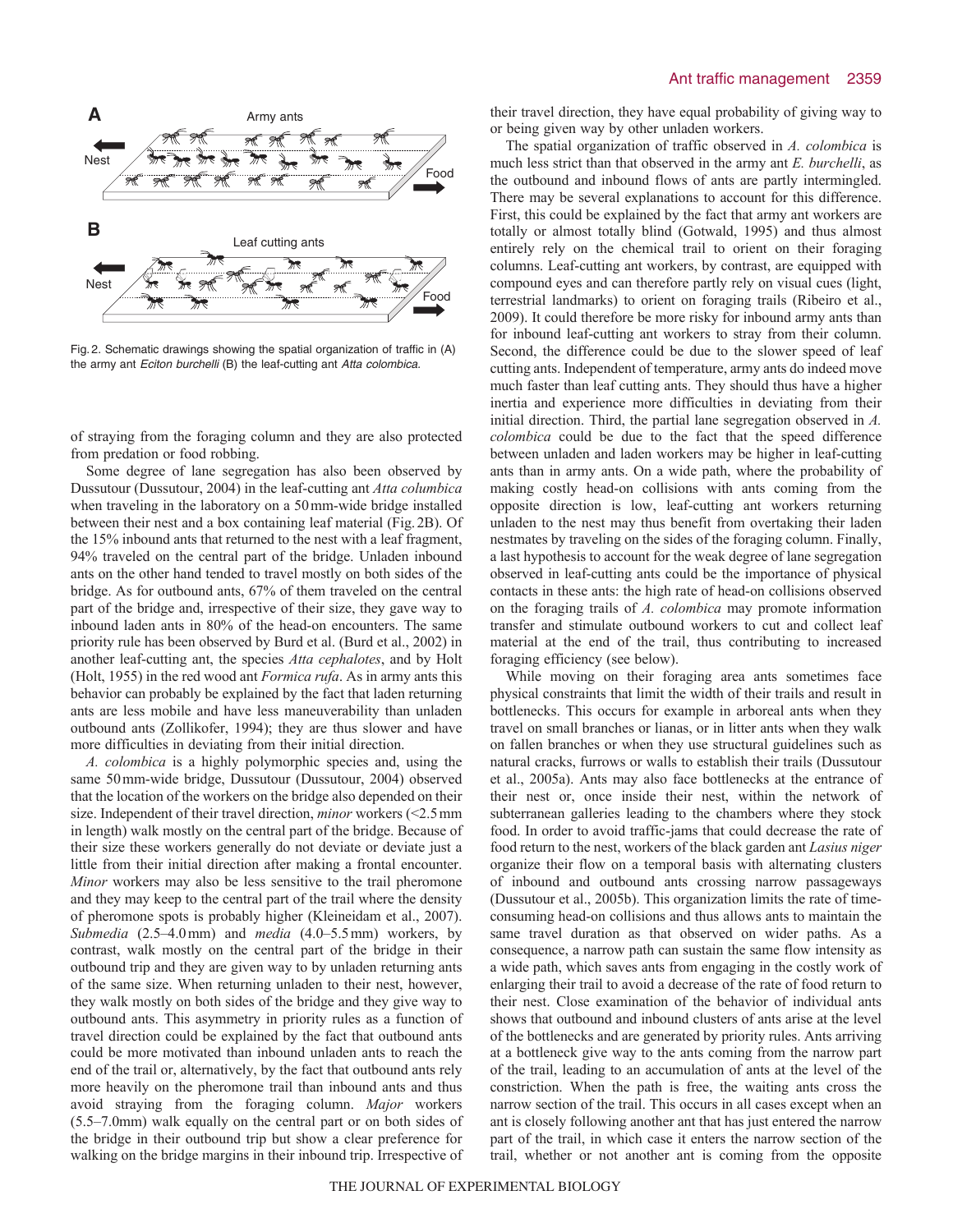## 2360 V. Fourcassié, A. Dussutour and J.-L. Deneubourg

direction. This latter rule can be considered as a low-form of cooperation since the leading ant frees the path for the ants behind her. Such oscillatory changes in flow direction are also observed in bi-directional streams of pedestrians going through narrow passages (Helbing et al., 2005). An individual-based model shows that in ants the formation and size of the clusters are governed by the interplay between the value of the flow intensity and the priority rules. At flow intensities comparable to that observed in the experiments (approximately one ant per second), the distribution of the size of the clusters obtained in the simulations is close to that observed experimentally (Fig.3). At lower flow intensities, however, the distribution of the size of the clusters is similar to that obtained with a random sequence of inbound and outbound ants. Finally, above a certain value of the flow intensity a phase transition is observed and the mean size of the clusters increases abruptly (Fig.3, inset). The model also shows that the temporal organization of the flow arises only when the cooperative rule described above in which the leading ant of each group frees the path for the ants that are behind, is implemented in the model.

A temporal organization of traffic is also observed in the leafcutting ant *Atta colombica* when workers are forced to move on narrow paths, allowing the passage of one or two individuals at a time (Dussutour et al., 2009a). There are, however, several important differences between *A. colombica* and *L. niger* that makes the rules governing the temporal organization in the former species a bit different. First, in *A. colombica*, in contrast to *L. niger*, workers vary greatly in size and the bigger workers of *A. colombica* move much more rapidly than the smaller ones (Dussutour, 2004). Second, leafcutting ant workers carry their load externally, not internally as those of *L. niger*. Leaf-cutting ant workers carry leaf fragments in their mandibles and they are thus much bulkier than unladen outbound workers. Therefore, whereas in *L. niger* there are no significant differences in locomotory rate between nestbound laden ants and outbound emptied ants (Dussutour et al., 2005b), in leaf-cutting ants, by contrast, laden individuals generally progress more slowly than unladen ones. And third, in leaf-cutting ants, unlike mass recruiting ants, which feed on liquid, not all returning ants carry a load. The reason for this is still unclear. In *A. colombica*, Howard (Howard, 2001) clearly demonstrated that about 5% of the forager force do not transport load because it is engaged in trail clearing, and in *Atta* spp*. minim* workers seem to have an important role in the maintenance of the pheromone trail (Evison et al., 2008). In leaf-cutting ants therefore the flow of inbound workers is more heterogeneous than in

*L. niger*. In *A. colombica* it is essentially the differences in size and locomotory rate that form the basis of the priority rules that generate oscillations in flow direction. Because laden returning ants have less maneuverability than unladen outbound ants on narrow paths, they are given way to by the latter (Fig.4A). Unladen returning ants, however, give way to outbound ants (Fig.4B). Moreover, unladen returning ants do not attempt to overtake the laden ants in front of them. Since they move faster than laden ants, unladen ants are forced to decrease their speed and to adjust it to the laden ants in front of them (Fig.4A), much as a small car following a heavy truck will do. This decrease is compensated for by the fact that, by staying in a cluster instead of moving in isolation, inbound unladen ants limit the number of head-on encounters with outbound ants. A quantitative analysis shows that the delay induced by these head-on encounters would actually be twice as high as the delay induced by the forced decrease in speed incurred by ants staying in a cluster (Dussutour et al., 2009a). Outbound ants move to the side of the narrow path, allow the passage of the cluster of incoming ants, and return to the centre of the path (Fig.4A). This behavior prevents the fission of incoming groups of ants. In addition, as outbound ants moving to the side are frequently followed by other ants, this produces an alternation of inbound and outbound groups of ants following each other closely, thus generating the temporal organization of traffic.

One of the indirect consequences of the temporal organization observed in *A. colombica* traveling on narrow paths is that it increases the rate of contacts between emptied outbound workers and returning laden workers. In fact, since returning unladen ants adjust their speed to the laden ants in front of them, most clusters of returning ants are headed by a laden ant (Dussutour et al., 2009a). As a consequence, outbound ants make head-on contacts mostly with laden ants, not with unladen ants. These contacts are generally brief but they can sometimes lead to the transfer of leaf fragments between workers and generate the formation of multistage transport called 'bucket brigades' (Anderson et al., 2002). They have been hypothesized to increase information transfer on food availability and to stimulate outbound workers to cut and transport leaf fragments (Roces and Bollazzi, 2009; Farji-Brener et al., 2010) (but see Burd, 2000). This phenomenon may explain why foraging efficiency, i.e. the load returned per forager, is greater on narrow paths than on wide paths (Dussutour et al., 2007) or on paths where head-on contacts are promoted between outbound and inbound laden workers, e.g. by the presence of a height constraint on the path hindering the progression of the ants transporting upright leaf fragments (Dussutour et al.,



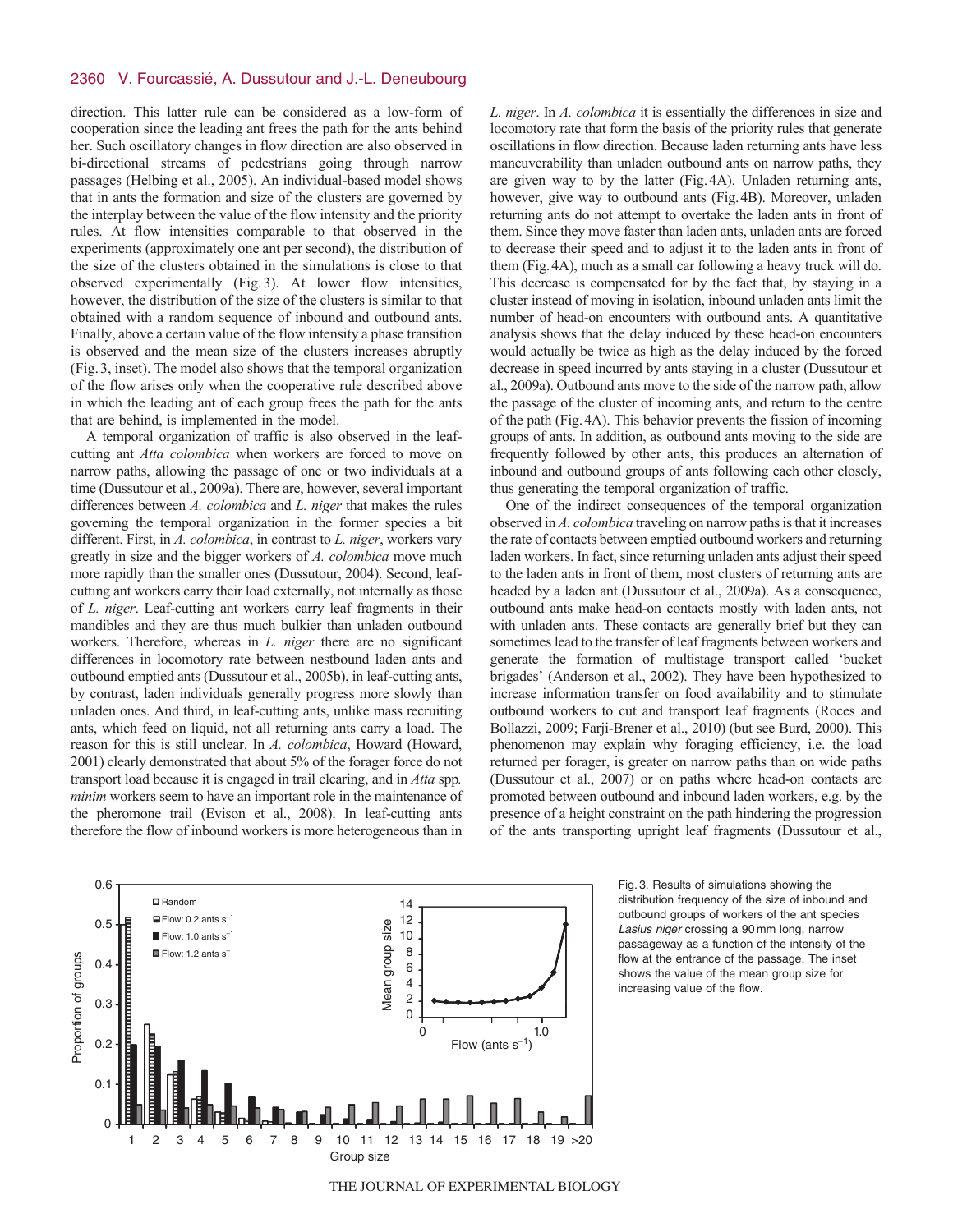

Fig. 4. Priority rules generating oscillations in flow direction in the leaf cutting ant Atta colombica moving on narrow paths. (A) Outbound ants give way to inbound laden ants; (B) inbound unladen ants give way to outbound ants.

2009b). Interestingly, if a higher rate of contacts with laden nestmates leads to a higher probability of leaf cutting, one could also think that a lower rate of contacts could lead to a lower probability of leaf cutting. These responses could thus allow ants to rapidly track the availability of resources at the end of a trail, without the need of traveling its whole length. Depending on the change in the rate of contacts with laden returning ants, outbound ants could decide to make a U-turn to the nest, to shift to another trail at a bifurcation, or to leave the trail altogether in order to search for new resources in the environment. Another consequence of this finding is that a wide foraging trail not only could be more costly in terms of building and maintenance, but could also result in a lower foraging efficiency. Therefore, given a certain intensity of the flow of ants on a trail, there should be an optimal width of that trail for which the rate of contacts between outbound and laden returning ants is such that foraging efficiency is maximized. Following our earlier line of reasoning, one can conclude that if ants behave as road engineers they should adjust the width of their trails so as to maximize, not the flow of ants *per se*, but rather the foraging efficiency (Burd et al., 2002): a trail too wide could lead to a lower rate of food return to the nest by decreasing foraging efficiency, whereas a trail too narrow would have the same effect by decreasing the ant locomotory rate.

#### **Traffic regulation by route selection in ants**

Another way one can avoid overcrowding and jamming on a narrow path is by selecting one or more alternative paths. This could seem to be an easy task but it is not, for humans and ants alike. In fact, in both cases the cohesive forces between individuals are generally much stronger than the dispersive forces. Pedestrians or car drivers are reluctant to venture in the unknown and they often prefer to follow their fellows, even at the risk of crowding or being stuck in traffic jams. Mass recruiting ants on the other hand, rely essentially on trail pheromone when traveling between their nest and a food source. When given the choice between several paths, they will thus always select the path with the highest pheromone concentration; even a tiny difference in pheromone concentration between two paths leads to the selection of only one path (Beckers et al., 1992; Sumpter and Beekman, 2003). In the Argentine ant *Linepithema humile*, once a trail has been established, foraging workers stuck to it, even if a shorter alternative path becomes available (Goss et al., 1989).

Dussutour et al. (Dussutour et al., 2004) have shown that, when faced with two narrow paths of equal length reaching the same food



Fig. 5. (A) Schematic drawing showing the inhibitory interactions observed at path bifurcations between workers of the ant Lasius niger. (B) Simulation results showing that when ants have the choice between two narrow paths of equal length leading to the same food source, inhibitory interactions at the bifurcations lead to a symmetrical traffic above a critical value of the flow intensity, which is an increasing function of the branch width. The traffic is asymmetrical below the critical values. The curves correspond to branches of 1.5, 3, 6 and 10 mm width. (C) Simulation results showing that inhibitory interactions are responsible for the choice of the wide path when ants are given the choice between two paths of equal length but different widths (3 vs 10 mm). For a flow intensity comparable to that observed in the experiments  $(1.6 \text{ants s}^{-1})$ , the system permits two stable solutions (asymmetrical traffic: the traffic concentrates either on the wide or on the narrow path) and one unstable solution (no choice: symmetrical traffic) below a critical value of the probability of inhibitory interactions. The system allows only one stable solution (the choice of the wide path) above this critical value. For a low flow intensity  $(0.2 \text{ants s}^{-1})$  the system allows two stable solutions (the choice of the narrow or the wide path) and one unstable solution (no choice: symmetrical traffic), whatever the value of the probability of inhibitory interactions. In B and C the inset shows the experimental set-up. The dashed lines represent the unstable solutions and the continuous lines the stable ones.

source, workers of the species *Lasius niger* avoid being slowed down in traffic-jams by dividing their flow equally between the two paths. This phenomenon occurs very rapidly at the beginning of the recruitment process, before the traffic volume would begin to be affected by overcrowding. A mathematical model shows that it is based on inhibitory interactions between workers: if a worker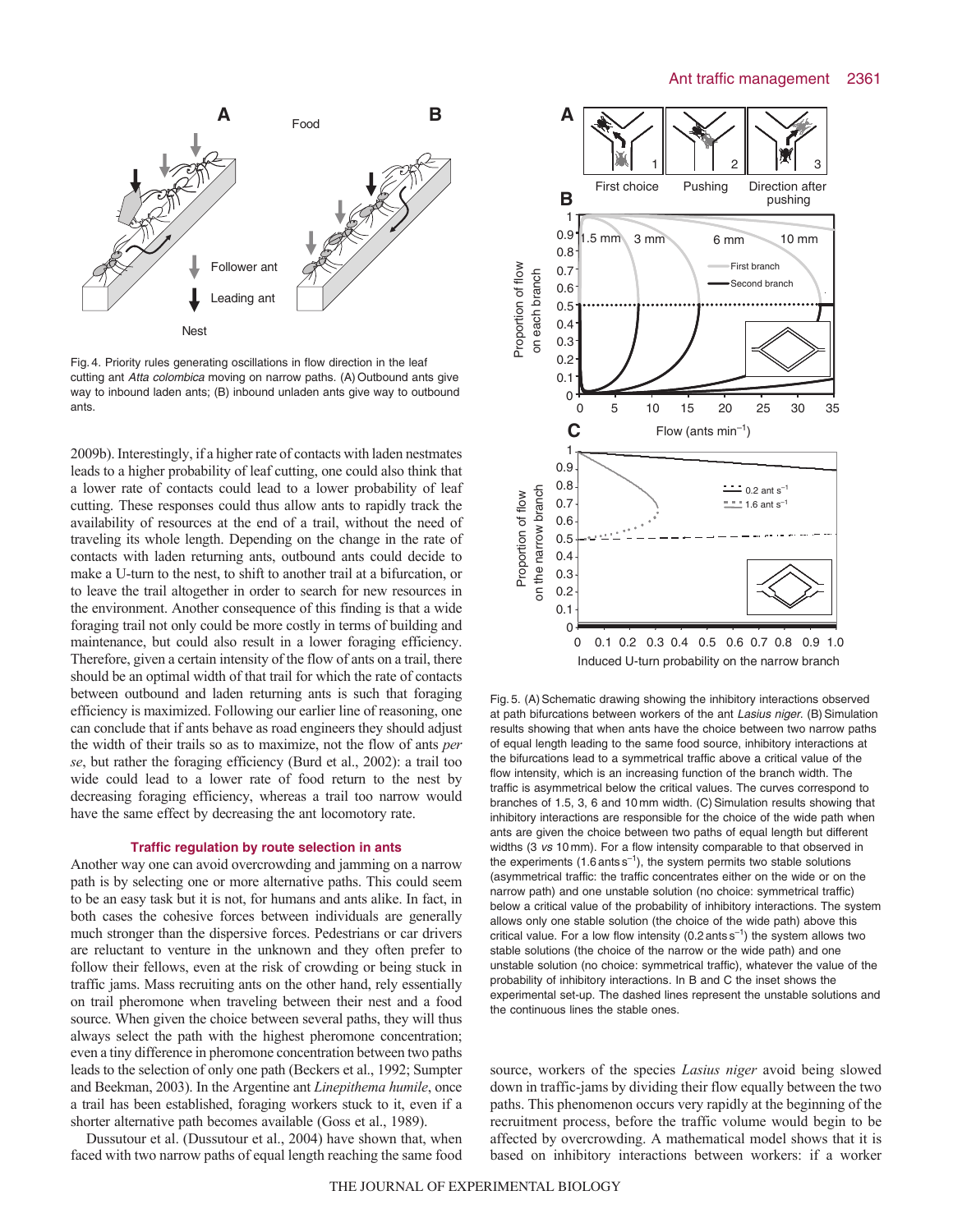# 2362 V. Fourcassié, A. Dussutour and J.-L. Deneubourg

reaching a bifurcation between the two paths makes a head-on collision with a worker coming from the opposite direction on one path, it is pushed to the other path (Fig.5A). In the absence of pushing, the traffic remains asymmetrical, independently of the traffic volume. When pushing occurs at the same rate as in the experiment, the traffic is asymmetrical for low traffic volumes but becomes symmetrical for critical values of the flow intensity that are an increasing function of the path width (Fig.5B). The same type of inhibitory interactions is also responsible for the choice of the less overcrowded wider path when ants are given the choice between two paths of equal lengths but different widths (3mm *versus* 10mm; Fig.5C) (Dussutour et al., 2006). On the one hand, for low traffic volume the system permits one unstable (symmetrical traffic) and two stable (asymmetrical traffic: the flow of ants is concentrated either on the wide or on the narrow path) solutions, whatever the value of the probability of inhibitory interactions. On the other hand, for the same volume of traffic as that observed in the experiments  $(1.6 \text{ants s}^{-1})$ , the system permits only one solution (the traffic is concentrated on the wide path) when the probability of inhibitory interactions is high  $(\geq 0.3)$ . Monte-Carlo simulations show in addition that the wide path is still chosen when it is more than three times longer than the narrow path. This occurs because the reduction in travel time due to a shorter distance traveled on the narrow path is rapidly offset by the delay incurred by the high rate of head-on collisions due to overcrowding on the narrow path (Dussutour et al., 2006). In all these examples, traffic regulation ultimately allows ants to maintain a high rate of food return to the nest, an essential asset in the context of food competition occurring in natural environments.

### **Conclusion and perspectives**

In recent years research on ant traffic organization has provided new insights for the study of traffic in pedestrians (Nishinari et al., 2006) and vehicles (Peters et al., 2006). Of course, ants do not move like pedestrians or vehicles and there are some important differences to consider when comparing their traffic organization. In the first place, ants moving on a foraging trail are from the same colony. They thus share a common objective and work to increase the overall fitness of the group, which is generally not the case for pedestrians or car drivers. Ants should, therefore, be expected to act more cooperatively than pedestrians or car drivers. And in fact, this is what they do: whereas the traffic of pedestrians or vehicles is essentially ruled by external constraints (enforced rules), inhibitory interactions (avoidance) and negative feed-backs (slowing-down, jamming), in ants positive interactions (contacts allowing the exchange of information) and positive feed-backs (trail following and reinforcement) seem to be as essential as inhibitory interactions to allow a smooth and efficient traffic. Second, and most importantly, ants do not have the same mechanical constraints as pedestrians or vehicles: because of their small mass they have a low inertia and therefore are not damaged by collisions. This allows a certain degree of mixing of opposite flows on foraging trails which ends up, as explained above, to be beneficial for the colony. Nevertheless, even at the scale of organisms such as ants, the inertia of movement and maneuverability is different between small and large ants: small ants waste less time than large ants in collisions. One could therefore speculate that traffic organization could obey some allometric rules. For example, the degree of lane segregation could be higher in species of ants characterized by big workers than in those characterized by small workers. Given the huge difference in worker size observed in the ant species recruiting by trail

pheromone (for example, a *Paraponera clavata* worker is about 20 times bigger than a *Wassmannia auropunctata* worker), this could be easily tested.

The examples reviewed in this paper show that ants are able to solve complex problems of traffic regulation by using simple rules that are not imposed externally and arbitrarily (as in vehicle traffic) but that result from local direct (contacts) or indirect (trail pheromone) interactions between individuals. The solutions emerge from these interactions and the ant colony as a whole thus behaves as a self-organized biological adaptive system (Camazine et al., 2001). This explains why in recent years ant traffic has become a source of inspiration for scientists working with large groups of massively interacting particles in disciplines as diverse as molecular biology (Tabony, 2006), statistical physics (Chowdhury et al., 2004) and telecommunication sciences (Blum, 2005). The study of ant traffic could certainly benefit from more interactions with these disciplines, not only from a theoretical but also from a technical point of view, for example in the development of innovative multiple-target automatic tracking techniques. Traffic-like movements in different organisms do share common properties and one can assume that increased scientific exchanges between biological and physical disciplines in the future could potentially lead to the emergence of a new coherent framework of traffic-like movements in science.

#### **Acknowledgements**

This work was partly supported by the CNRS French–Belgian collaboration project PICS no. 4423.

#### **References**

- **Anderson, C. and McShea, D. W.** (2001). Intermediate-level parts in insect societies: adaptive structures that ants build away from the nest. Insectes Soc. **48**, 291-301.
- **Anderson, C., Boomsma, J. J. and Bartholdi, J. J. I.** (2002). Task partitioning in insect societies: bucket brigades. Insectes Soc. **49**, 171-180.
- **Beckers, R., Deneubourg, J. L. and Goss, S.** (1992). Trails and U-turns in the selection of a path by the ant Lasius niger. J. Theor. Biol. **159**, 397-415.
- **Billen, J. and Morgan, E. D.** (1998). Pheromone communication in social insects sources and secretions. In Pheromone communication in Social Insects: Ants, Wasps, Bees and Termites (ed. R. K. Vander Meer, M. D. Breed, K. E. Espelie and M. L. Winston), pp. 3-33. Boulder, CO: Westview Press.
- **Blum, C.** (2005). Ant colony optimization: introduction and recent trends. Physics Life Rev. **2**, 353-373.
- **Burd, M.** (2000). Foraging behavior of Atta cephalotes (leaf-cutting ants): an
- examination of two predictions for load selection. Anim. Behav. **60**, 781-788. **Burd, M.** (2006). Ecological consequences of traffic organisation in ant societies.
- Physica A **372**, 124-131. **Burd, M. and Aranwela, N.** (2003). Head-on encounter rates and walking speed of
- foragers in leaf-cutting ant traffic. Insectes Soc. **50**, 3-8. **Burd, M., Archer, D., Aranwela, N. and Stradling, D. J.** (2002). Traffic dynamics of
- the leaf-cutting ant, Atta cephalotes. Am. Nat. **159**, 283-293.
- **Camazine, S., Deneubourg, J. L., Franks, N., Sneyd, J., Theraulaz, G. and Bonabeau, E.** (2001). Self-Organization in Biological Systems. Princeton, Oxford: Princeton University Press.
- **Chowdhury, D., Nishinari, K. and Schadschneider, A.** (2004). Self-organized patterns and traffic flow in colonies of organisms: from bacteria and social insects to vertebrates. Phase Transitions **77**, 601-624.
- **Couzin, I. D.** (2009). Collective cognition in animal groups. Trends Cogn. Sci. **13**, 36- 43.
- **Couzin, I. D. and Franks, N. R.** (2002). Self-organized lane formation and optimized traffic flow in army ants. Proc. R. Soc. Lond. B. Biol. Sci. **270**, 139-146.
- **Detrain, C., Deneubourg, J.-L. and Simpson, S. J.** (2008). Collective decisionmaking and foraging patterns in ants and honeybees. Adv. Insect Physiol. **35**, 123- 173.
- **Dussutour, A.** (2004). Organisation spatio-temporelle des Déplacements collectifs chez les Fourmis. Thèse de doctorat Université Paul Sabatier, Toulouse, France.
- **Dussutour, A., Fourcassié, V., Helbing, D. and Deneubourg, J. L.** (2004). Optimal traffic organization in ants under crowded conditions. Nature **428**, 70-73.
- **Dussutour, A., Deneubourg, J. L. and Fourcassié, V.** (2005a). Amplification of individual preferences in a social context: the case of wall-following in ants. Proc. R. Soc. Lond. B. Biol. Sci. **272**, 705-714.
- **Dussutour, A., Deneubourg, J. L. and Fourcassié, V.** (2005b). Temporal organization of bi-directional traffic in the ant Lasius niger (L.). J. Exp. Biol. **208**, 2903-2912.
- **Dussutour, A., Nicolis, S., Deneubourg, J.-L. and Fourcassié, V.** (2006). Collective decisions in ants when foraging under crowded conditions. Behav. Ecol. Sociobiol. **61**, 1-14.